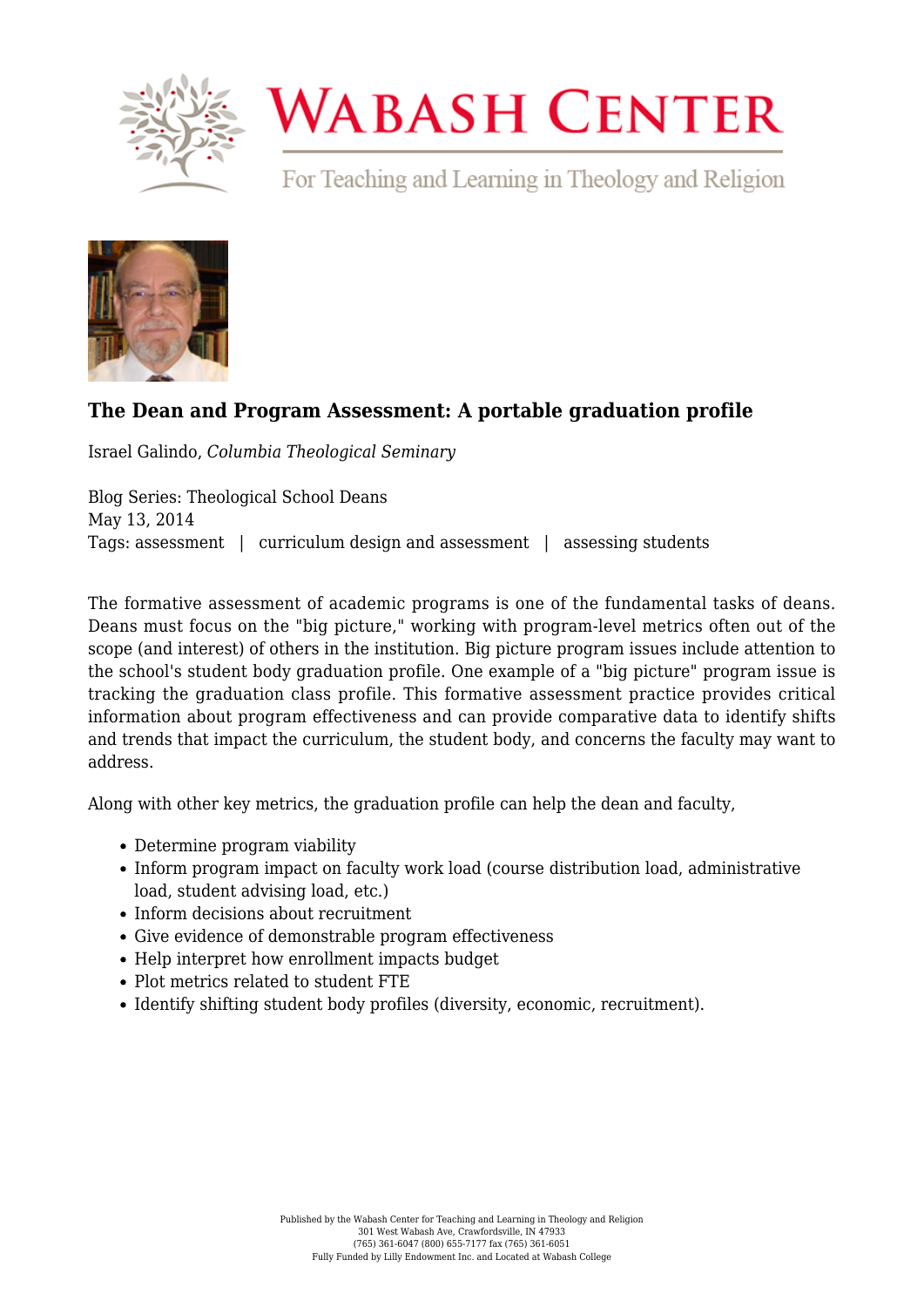

## **A PORTABLE GRADUATION PROFILE INFOGRAPHIC**

Here is a handy "portable" graduation profile infographic that can be helpful in interpreting program-level assessments. The infographic is a "one pager" which shows key metrics of program effectiveness related to program completion. Student program completion is a significant metric that identifies factors which impact the educational program on many levels. Communicating effectively the ways program completion affects the larger programmatic and institutional issues can help faculty members make informed decisions about program-level issues. Using the annual graduation as a marker event is a good point of reference for formative assessment. [You can download a pdf verion here.](https://www.wabashcenter.wabash.edu/wp-content/uploads/2017/06/2014graduationprofile-2.pdf)

This sample is from the fictional Central Generic Theological Seminary's graduating class. This is a small theological school with a range of degree programs (MDiv, DMin, MTS) and several concentrations within the MDiv. This infographic is "portable" in that you can duplicate the sample format and representative metrics as one way to practice program-level formative assessment. The one-page format helps to visually summarize the data and help interpret the program to Faculty, administration, and trustees. The key metrics, tracked annually, are:

- 1. The length of time to graduate
- 2. Graduation rates
- 3. Graduating class gender and race profile
- 4. Graduation by programs of study
- 5. Student GPA in the graduating class
- 6. The number of semester hours earned at the seminary

## **Interpreting the Data**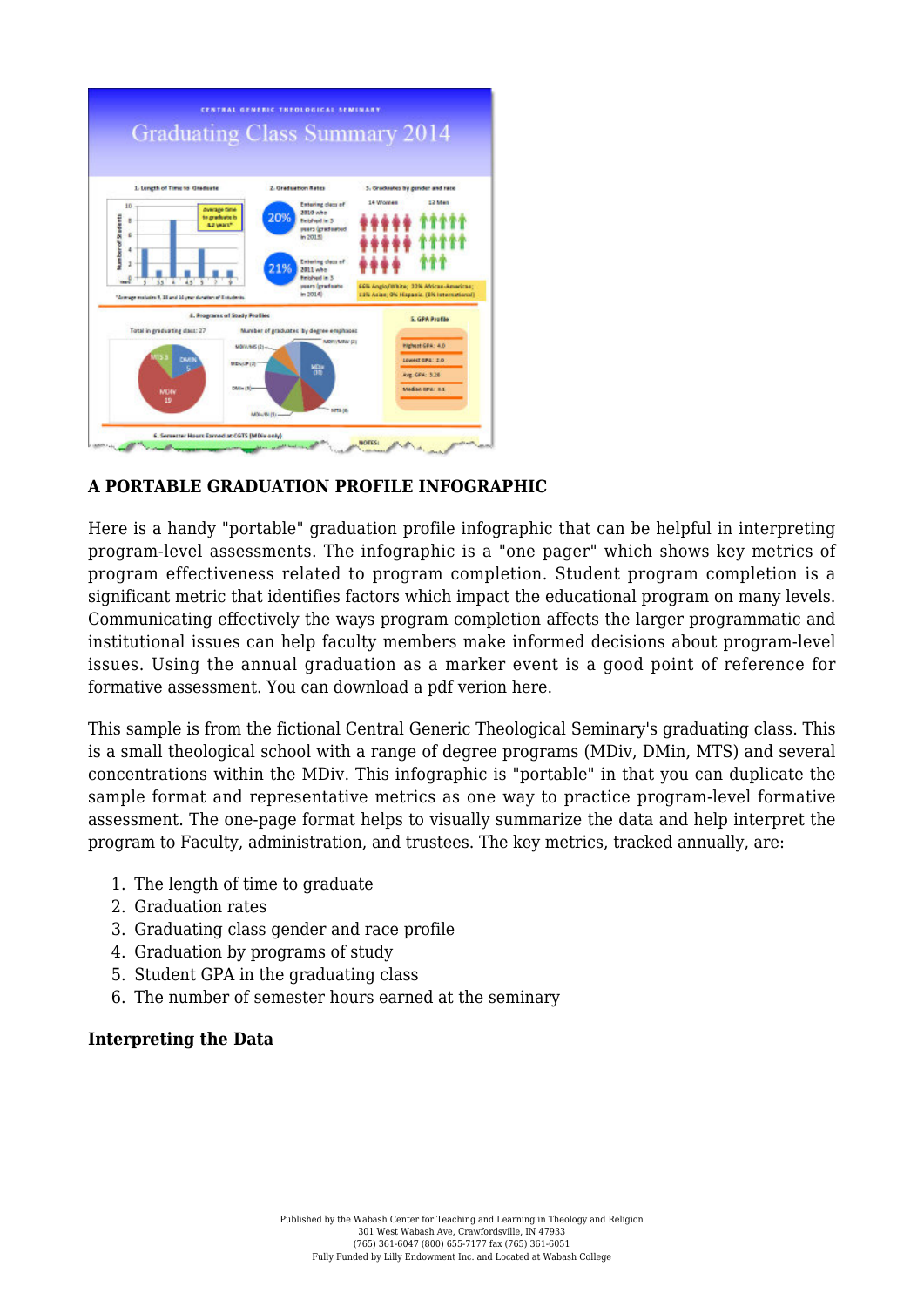This one-page infographic highlight selective metrics the dean can use to interpret important programmatic issues. Let's review how each can be interpreted to inform program-level decisions, from curriculum matters to recruitment actions.

Data sets **1. Length of time to graduate,** and **2. Graduation rates** identify a matter of concern that needs to be investigated further as to its cause. The MDiv is identified as a three year degree program in this school's Catalog, yet, the average time to graduate for this class is 4.7 years. Only about 20% of students are able to finish in three years (data set 2. Graduation rates). The dean should lead the faculty to identify the causes of this as it is detrimental to students and a liability for program viability. Further investigation can reveal a number of causes:

- A course rotation schedule that is detrimental to helping students make progress in the course of study
- A negative impact of faculty sabbatical schedules
- The lack of accessibility to courses due to locked-in schedules, a lack of online and other format course options, or, conflicting course schedules for core courses
- A shifting student profile in which over half the student body are part time.
- A complicated program structure with too many "moving parts" (too many sequenced components, too many prerequisites, too many non-academic requirements)
- The negative impact of reduced or diminishing financial aid
- A large number of required credit hours for the program.

Data set **3. Graduates by gender and race** shows that this school remains predominantly white, but the earnest efforts to work toward a diverse student body is starting to show results with a 33% minority students in the graduating class. Further study can reveal insights about the rate of completion between genders, and, rate of completion among minority students.

Data set **4. Programs of study profile** is helpful in tracking the viability of different degree programs and of concentrations within the MDiv. For a small school, guarding against program proliferation is important as it impacts several areas, including faculty work load and the ability of students in concentrations to make progress in their programs of study.

The information in data set **5. GPA profile** is important, but additional information is needed to interpret its significance. For example, this data will be more meaningful as comparative data over five years. One-time "snapshot" data like this is interesting, but relatively meaningless without comparison. In this snapshot the numbers to give attention to are the median and average GPA.

Data set **6. Semester hours earned** is an example of one of those key metrics the dean needs to track, but will tend to be of little interest to most others in the system (other than the CFO, perhaps). This data provides important budget and programmatic information. This school's MDiv degree requires 90 semester hours, yet most students do not take the full 90 semester hours due to a variety of reasons, including transfer of credits. For the current graduating